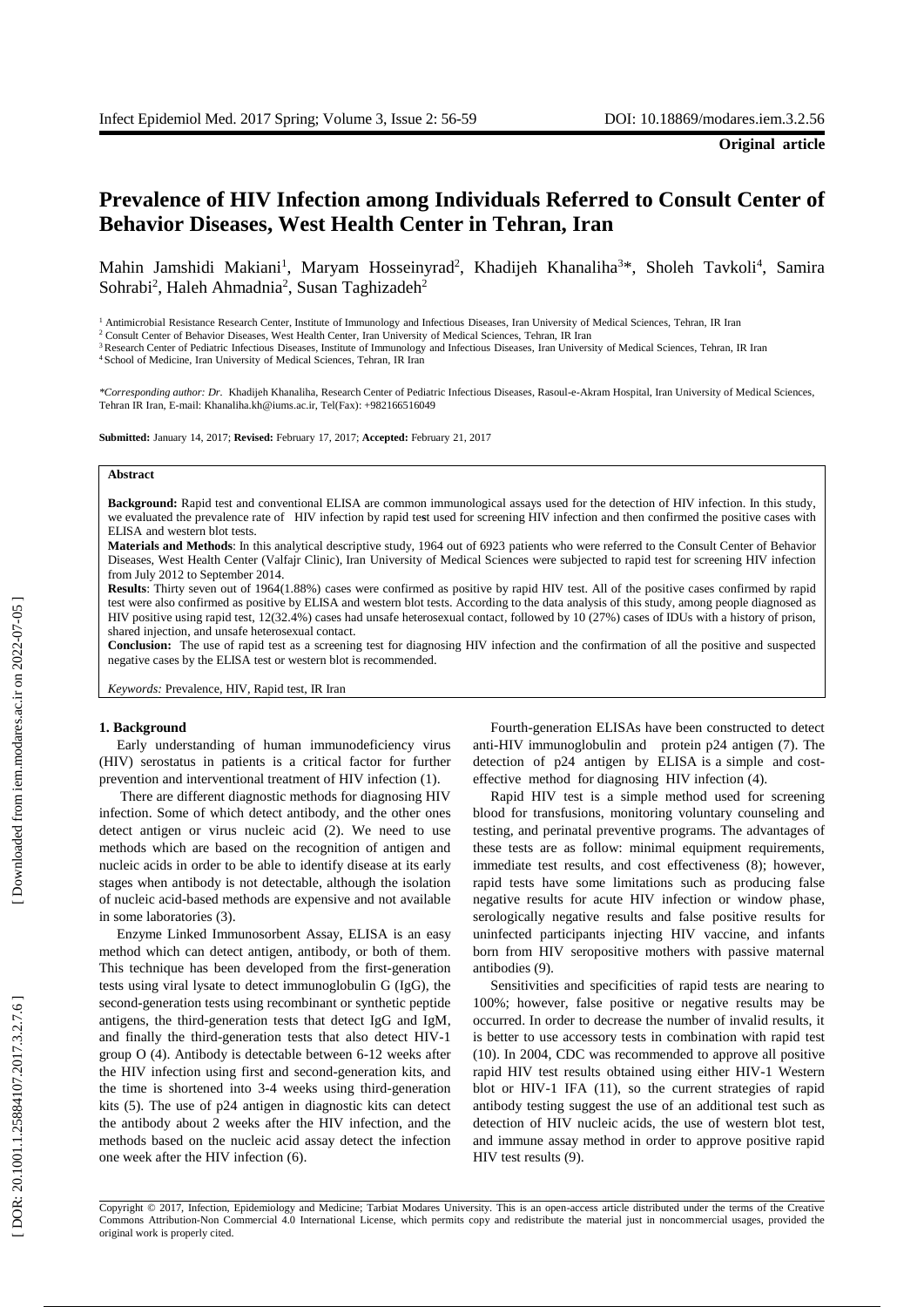# **2. Objective**

In this study , we evaluated the prevalence rate of HIV infection by rapid test used for screening HIV infection and then confirmed the positive cases with ELISA and western blot test s among the individuals refer red to the Consult Center of Behavior Diseases , West Health Center in Tehran, Iran.

### **3. Materials and Methods**

In this analytical descriptive study, 6923 subjects were refer red to the Consult Center of Behavior Diseases, West Health Center, Iran University of Medical Sciences from July 2012 to September 2014. During the study period, patients were referred to the clinic by a physician or referred by own to the counselors to examine rapid HIV test kits as described by World Health Organization testing guidelines (12-13).

This study was approved by the Ethics Committee of Iran University of Medical Sciences in accordance with Helsinki Declaration and guidelines .

The HIV counselors are trained in diagnostic techniques , and people who need help immediately receive basic information about the HIV screening test provided by hotline section of West Health Center during the work hours.

Individual s enrolled in this study were consisted of 1964 patients with unsafe sexual contact, intravenous drug user (IDU), sex workers , and people who had blood transfusion and tattoo or prison experience. These people were subjected to rapid HIV test for screening HIV infection if 3 months passed from these conditions .

## *3.1. Rapid HIV antibody test*

Venipuncture specimens were collected in EDTA tubes , and rapid HIV test was carried out using SD BIO LINE HIV - ½ 3.0 with 100% sensitivity and 99.87% specificity , recommended by WHO , then the positive rapid test s were approved by an additional test. All patients with positive rapid HIV test were confirmed by using DSI ELISA Screening KIT (DSI HIV -AgAb kit, Milan, Italy) according to the manufacturer's protocol , and finally , HIV Western blot was done for detecting antibodies against viral proteins like p24, gp4 1, gp120/160.

#### **4. Results**

A total of 1964 patients eligible for rapid HIV test , including 1353 male (68.9%) and 611 females (31.1%) , were examined by HIV rapid test. The mean age of the sample population was 31.88. Among the risky behaviors of this group, unsafe heterosexual contact (1503 , 76.5%) was more prevalent, followed by a history of prisons (472, 24%), and a history of shared injection among drug user (197, 10% ).

Thirty seven out of 1964(1.88%) cases were positive in rapid HIV test , including 23 men and 14 women. The chi -square statistic was 0.7965 with a *p* -value of 0.372157 , and there was not statistically significant difference between comparing groups . All of the positive cases diagnosed with rapid test were also approved to be positive by ELISA and western blotting test s .

The frequency of HIV positive cases among referral patients to consult center of behavior diseases, west health center using rapid test are shown in Fig 1. As it is observed in Figure 1, there are 12(32.4%) cases with unsafe heterosexual contact, 1 (2.7%) case with a history of unsafe homosexual contact, 1 (2.7%) case with a history of blood transfusion, 1 (2.7%) case with a history of prison and needle stick injury with a blade, 5 (13.5 %%) wives diagnosed as HIV positive husband, 10 (27%) cases of IDUs with a history of prison and shared injection and unsafe heterosexual contact, 3(8.1%) cases with a history of prison and unprotected heterosexual contact, 4 (10.8%) cases of IDUs with shared injections and a history of prison,



**Figure 1** . **Frequency of HIV positive cases among referral patients to Consult Center of Behavior Diseases, West Health Center by using rapid test .**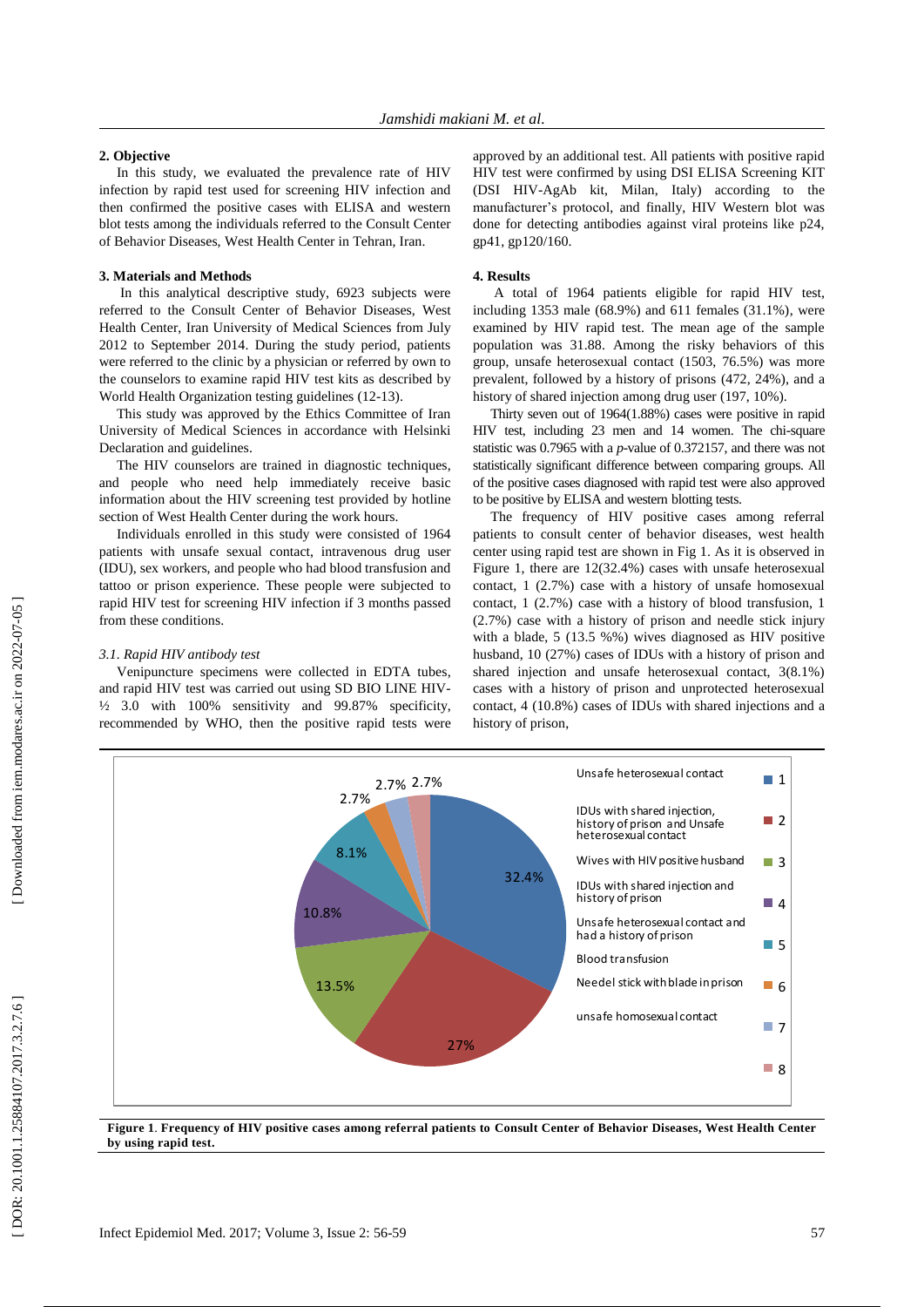# **5. Discussion**

According to the reports of Disease Management Cente r , Ministry of Health and Medical Education , over 69% of the HIV positive cases have been reported to be among injection drug users (IDU) (1 4 ). An important method for prevention of HIV infection is disease identification in its early stage ( 1 5 ). The benefits of using HIV testing services are clinical care, receiving combination antiretroviral therapy (cART), effective prevention of mother to child transmission (PMTCT) and prevention of opportunistic infections by prescribing prophylaxis antibiotics. The program provides ART for mothers to stop their infants from acquiring the virus, antenatal services including infant feeding and HIV testing during pregnancy and postnatal healthcare services (16-17).

Rapid test and conventional ELISA are common immunological assays for the detection of HIV infection, although there are differences between the results of the two methods (1 8 ) . Rapid HIV antibody based tests are the worldwide standard tests for HIV testing with high sensitivity and specificity, particularly in the developing world ( 9 ).

Some studies have shown that the performance of some rapid test to detect HIV is weaker than the ELISA , and it is likely that the actual detection of some positive cases to be lost. It's essential that the result of HIV negative rapid test be confirmed by another test. The failure of rapid test in diagnosing HIV infection may be because of inadequate coating of antigens, the nature of antigens used in some kits , and genetic heterogeneity of virus (19 ) .

In a study , rapid test as a screening test was compared with ELISA in diagnosing HIV infection. Forty out of 787 samples evaluated by ELISA were HIV positive, all positive cases were also approved as positive by western blot , and 9 of which were reported as negative by rapid test while positive by ELISA so interpreted as false negative ; also , 5 samples were positive by rapid test while negative by ELISA and regarded as false positives. The sensitivity, specificity, and negative and positive predictive values of the rapid test were 77.5, 99.3, 98.8 , and 86.1%, respectively , in comparison with ELISA as the gold standard . So rapid test is insufficient as a screening assay and need to be approved by an additional test like ELISA and western blot (1 8 ).

In another study , sensitivity and specificity of rapid test in comparison with ELISA in diagnosing HIV infection was 43.33 and 56.66% , respectively , because rapid test was not able to identify 17 out of 40 HIV positive infections which were confirmed by ELISA (19).

In general , various sensitivities in different studie s may be due to the nature of applied antigens and inadequacy in antigen coating in some rapid tests (19).

In our study , from a total of 1964 samples evaluated using rapid test and ELISA, 37(1.88%) cases were positive by rapid test , and all of the positive cases were also confirmed as positive by ELISA and western blot. According to the data analysis of this study among people diagnosed as HIV positive using rapid test, there were 12(32.4%) cases with the highest risk code or unsafe heterosexual contact , followed by 10 (27%) cases of IDUs with a history of prison and shared injection and unsafe heterosexual contact.

 In a study, HIV prevalence rate was reported as 24.4% among male injection drug users in Tehran, Iran , and the use of an opioid in jail and older age are factors associated with HIV infection (20) .

Prevalence rate of HIV-1 infection among male drug users in treatment centers in Tehran, Iran has been reported to be15.2%, with a history of shared injection inside the prison  $(21)$ .

In another study, the difference in the abilities of rapid tests to distinguish HIV infection in recently infected individuals was taken into account (22 ). Regarding the different sensitivities in rapid tests , the use of different rapid HIV detection test s with high sensitivity is recommended.

Limitations of rapid test in diagnosing HIV infection should be eliminated using ELISA as a second screening assay, applying p24 antigen as another screening assay , and the confirmation of the result s by western blot in order to reduce the false result s .

Face to face counseling in health centers and hospitals , phone consultancy , and community education with a focus on at risk population are advised. Because of the limitations of this study in evaluating specificity, it is suggested that another study to be carried out regarding the positive and negative results of the rapid test compared with the ELISA and western blot tests .

### **6. Conclusion**

The use of rapid test with high sensitivity as a screening test for diagnosing HIV infection and the confirmation of all positive and suspected negative cases by the ELISA or western blot tests is recommended.

# **Conflict of interests**

The authors declare that there is no conflict of interests .

# **Acknowledgements**

The authors would like to thank from the staff of West Health Center, for their cooperation.

## **Authors' Contributions**

Mahin Jamshidi Makiani designed and supervised the study, Maryam Hosseiny - Rad prepared and supervised the study, Khadijeh Khanaliha prepared and supervised the manuscript, Sholeh Tavkoli and Samira Sohrabi performed laboratory work and analysis of study, Haleh Ahmadnia and Susan Taghizadeh were responsible for study management . All of the authors contributed in preparing the final version of manuscript.

#### **Funding/Support**

This work was financially supported by Iran University of Medical Sciences.

## **References**

- 1. Sudha T, Teja V, Gopal M, Rajesh M, Lakshmi V. Comparative evaluation of TRI‐DOT rapid HIV test with fourth‐generation ELISA for the detection of human immunodeficiency virus. Clin Microbiol Infect. 2005;11(10):850 - 2 .
- 2. Metcalf JA, Davey R, Lane HC. Acquired immunodeficiency syndrome: serologic and virologic tests. In: Devita VT, Curran J, HellmanELL S, et al. eds. AIDS: etiology, diagnosis, treatment and prevention. 4<sup>th</sup> ed. Philadelphia: Lippincott-Raven; 1997. pp. 177-96.
- 3. Brust S, Duttmann H, Feldner J, Gürtler L, Thorstensson R, Simon F. Shortening of the diagnostic window with a new combined HIV p24 antigen and anti-HIV-1/2/O screening test. J Virol Methods. 2000; 90(2):153-65.
- 4. Cohen PT, Sande MA, Volberding PA, Gold J. The AIDS knowledge base. J Acquir Immune Defic Syndr. 1991; 4(8):831 .
- 5. Constantine NT, van der Groen G, Belsey EM, Tamashiro H. Sensitivity of HIV -antibody assays determined by seroconversion panels. AIDS. 1994; 8(12):1715 -20 .
- 6. Feinberg MB. Changing the natural history of HIV disease. Lancet. 1996; 348(9022):239 -46 .
- 7. Saville RD, Constantine NT, Cleghorn FR, Jack N, Bartholomew C, Edwards J*,* et al. Fourth -generation enzyme -linked immunosorbent assay for